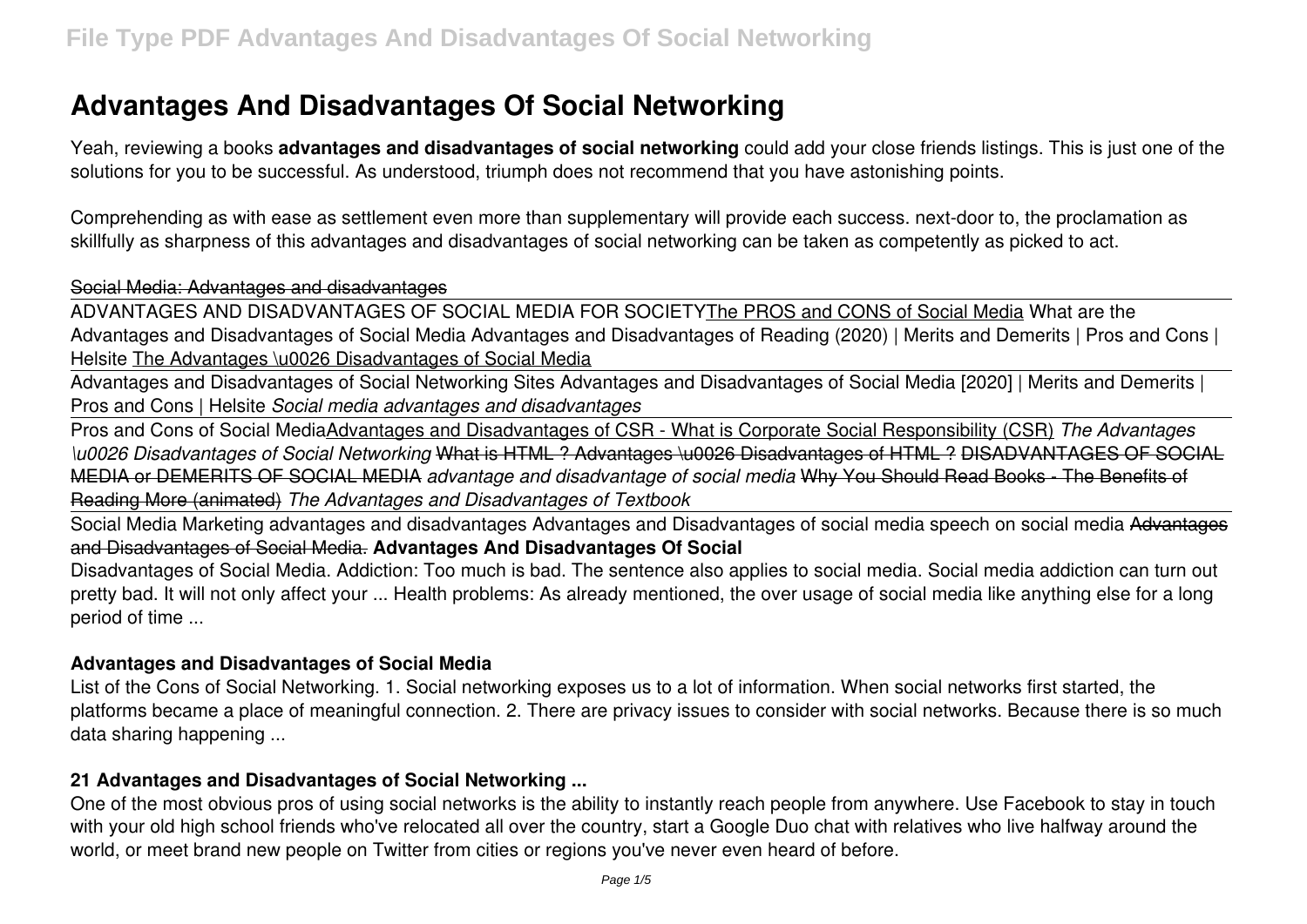### **The Pros and Cons of Social Networking - Lifewire**

Disadvantages of Social Media Sites Like any other tool available for humans, Social Media Websites also have many disadvantages if you do not use consciously. Unware social media users may encounter many different types of problems while using social networking sites.

## **12 Advantages and Disadvantages of Social Networking Sites**

Disadvantages of Social Networking 1. Social networking can take a lot of your time and can hold you back from engaging in other important activities such as family bonding. 2.

## **Advantages and Disadvantages of Social Networking ...**

What are the advantages of social media? 1. You reach large audiences. There are millions of people using social media platforms. It's a great opportunity for your business to reach a large ... 2. You have a direct connection with your audience. 3. You can create organic content. 4. You have access ...

## **Top 13 Advantages and Disadvantages of Social Media**

Following are the drawbacks or disadvantages of Social distancing: ?It is less effective when infection is transmitted primarily due to contaminated water or food or by mosquitoes or insects. ?It can cause loneliness and often depression if people are adjusted to human interaction environment.

# **Advantages of Social distancing | disadvantages of Social ...**

Advantages a Social Enterprise Social enterprise tends to operate with a reason for making an incentive for the general public and furthermore create profit. As the thumb rules, the solutions they offer should be innovative, remarkable, people and environmentally friendly. Cost-effectiveness is additionally an immense thought.

#### **Social Enterprise - 8 Advantages and Disadvantages ...**

10 Advantages of Social Media for the Society. 1:- Connectivity – The first and main advantage of the social media is connectivity. People from anywhere can connect with anyone. Regardless of the ... 2:- Education – Social media has a lot of benefits for the students and teachers. It is very easy to ...

#### **10 Advantages and Disadvantages of Social Media for Society**

Advantages and Disadvantages of Corporate Social Responsibilities (CSR) by admin. in Corporate Social Responsibility, News. Comments. Corporate Social Responsibility (CSR) is referred to as a technique of carrying on a corporation that not only focuses to increase the profitability, but also attempts to look for solutions to emphasise on social ...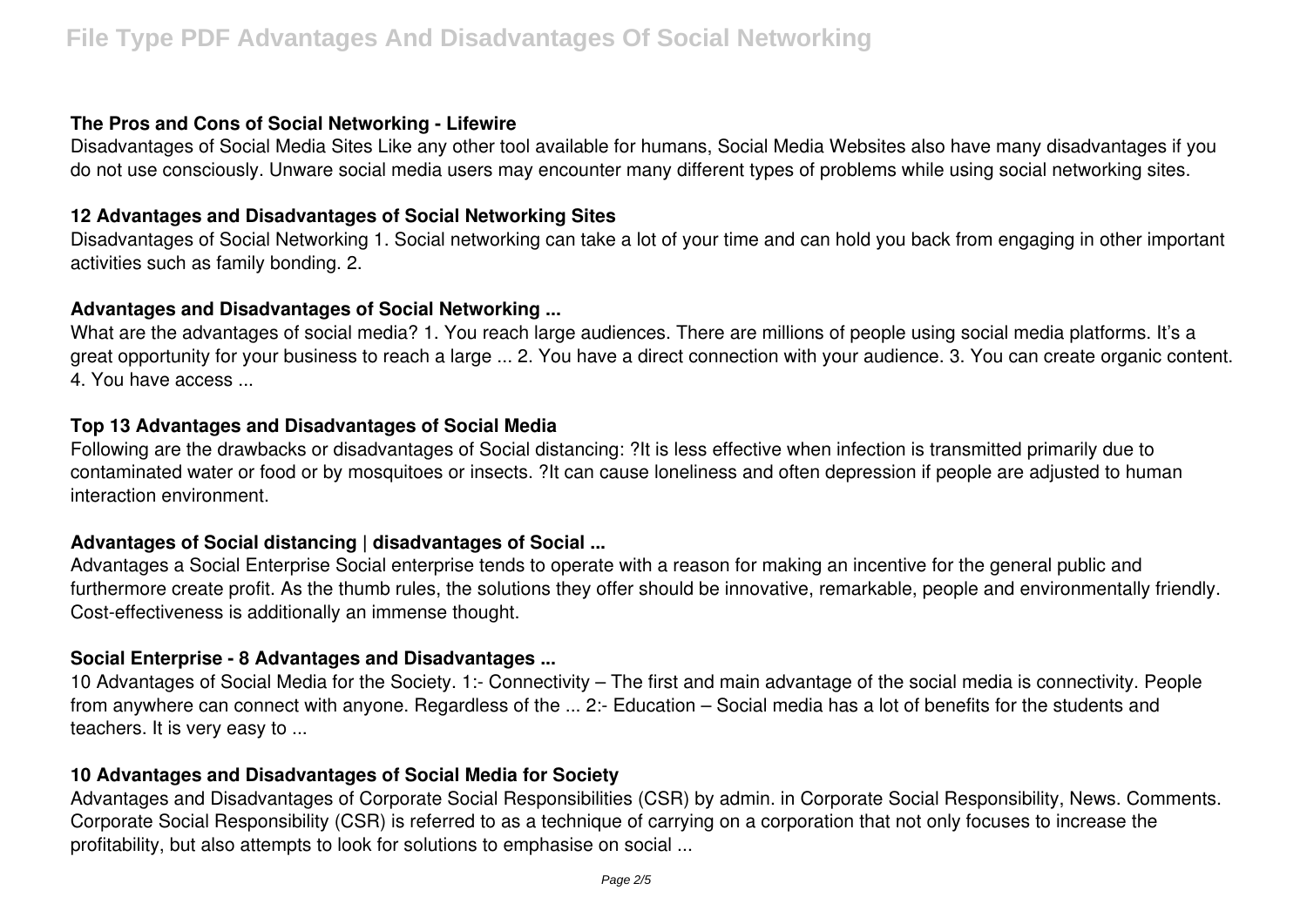## **Advantages and Disadvantages of Corporate Social ...**

Disadvantages: 1. Privacy problems. Sharing your online location or getting in trouble at work because of tweeting something inappropriate or sharing too much with the public can cause you some ...

### **Advantages and disadvantages of social media | by ...**

Social media can be a useful tool for businesses, bringing advantages such as engaging with your audience and boosting website traffic. However there can also be disadvantages, including the resources required and negative feedback. Considering these pros and cons can help you decide the best approach to social media for your business.

## **Advantages and disadvantages of using social media ...**

Advantages of Social media. If you are wondering what social media is used for and its importance, the purpose of social media lies in its advantages as shown below ; 1. Creating awareness from videos going viral. One of the most know things about social media is making something go viral especially for the good cause

# **12 Advantages and Disadvantages of using Social media ...**

Disadvantages of being part of a group Although it is considered that in the balance between benefits and disadvantages the former have more weights than the latter (among other things because we depend on social relationships to survive), it is true that belonging to a group also has its negative elements. Let's see what they are. 1.

# **Advantages and disadvantages of social groups ~ LORECENTRAL**

This guide presents 6 advantages and 8 disadvantages of social media. Make sure you stay until the end of the post where I post solutions to the negative impact of social media on students. You'll be able to make an informed decision about whether you want to let your teens use social media, not let them use social media, or micro-manage their social media accounts.

# **14 Advantages and Disadvantages of Social Media: What You ...**

Having a social network or using social network might bring a lot of benefits for students but it is not all sunshine and roses because everything in life will have it own advantages and disadvantages. Thus, the first disadvantages for using social network are it can reduce one learning and research capabilities.

# **Disadvantages of Social Network Free Essay Example**

There are a number of deadly disadvantages of social media that we think couldn't because of using social media networks, but there are a lot of reports about it and some of them are: Social media causes depression Social media causes anxiety Social media causes mental illness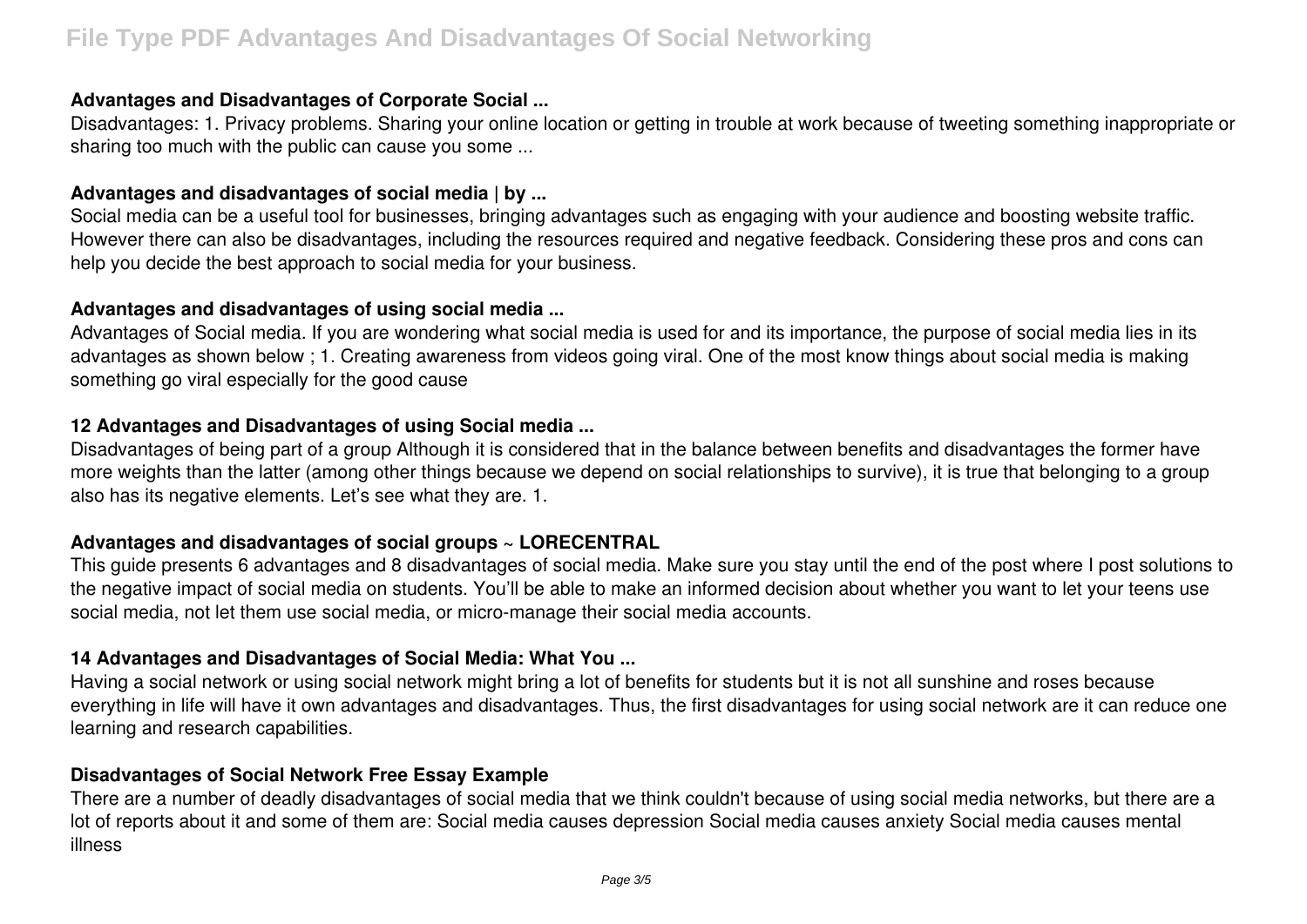## **Top 10 Advantages and Disadvantages of Social Media ...**

There are some more advantages and disadvantages of social media. A person here using social media platforms should always know what is right and what is wrong and what is extreme enough to show off on social media platforms. A brand can portray itself in the manner they want and should take care of it properly.

Essay from the year 2017 in the subject Business economics - Marketing, Corporate Communication, CRM, Market Research, Social Media, grade: 1.8, , language: English, abstract: In the contemporary world, there is no business without communication. To most entrepreneurs in the 21st century, social media use in business is seemingly the "next big thing". The emergence of an online technology that allows reaching of big crowds without necessarily meeting them has presented a temporary yet essential fad that ought to be appropriately made use of while it is still in the spotlight. To this group of entrepreneurs, reaching out the virtual market has presented itself as a stepping-stone to, not only establish their brands, but also to make it earn acceptance in the market. Others have even gone further to establish online shops where customers can easily order and wait for their products to be delivered without having to necessarily visit the product stores. Unfortunately, however, there exists a population to which social media marketing is a buzzword without any practical advantage and steep. They envision it to be a complicated learning curve that further makes their business life unexpectedly complex. With regards to the different approaches to social media, this paper will look at both the negative and the positive aspects of using social media as a tool for running business operations.

Social advantage and disadvantage are potent catch-all terms. They have no established definition but, considered in relation to one another, they can embrace a wide variety of more specific concepts that address the ways in which human society causes, exacerbates or fails to prevent social divisions or injustices. This book captures the sense in which any conceptualisation of disadvantage is concerned with the consequences of processes by which relative advantage has been selectively conferred or attained. It considers how inequalities and social divisions are created as much by the concentration of advantage among the best-off as by the systematic disadvantage of the worst-off. The book critically discusses - from a global and a UK perspective - a spectrum of conceptual frameworks and ideas relating to poverty, social exclusion, capability deprivation, rights violations, social immobility, and human or social capital deficiency. It addresses advantage and disadvantage from a life course perspective through discussions of family and childhood, education, work, old age, and the dynamics of income and wealth. It considers cross-cutting divides that are implicated in the social construction and maintenance of advantage and disadvantage, including divisions premised on gender, 'race', ethnicity, migration and religion, neighbourhood and the experience of crime.